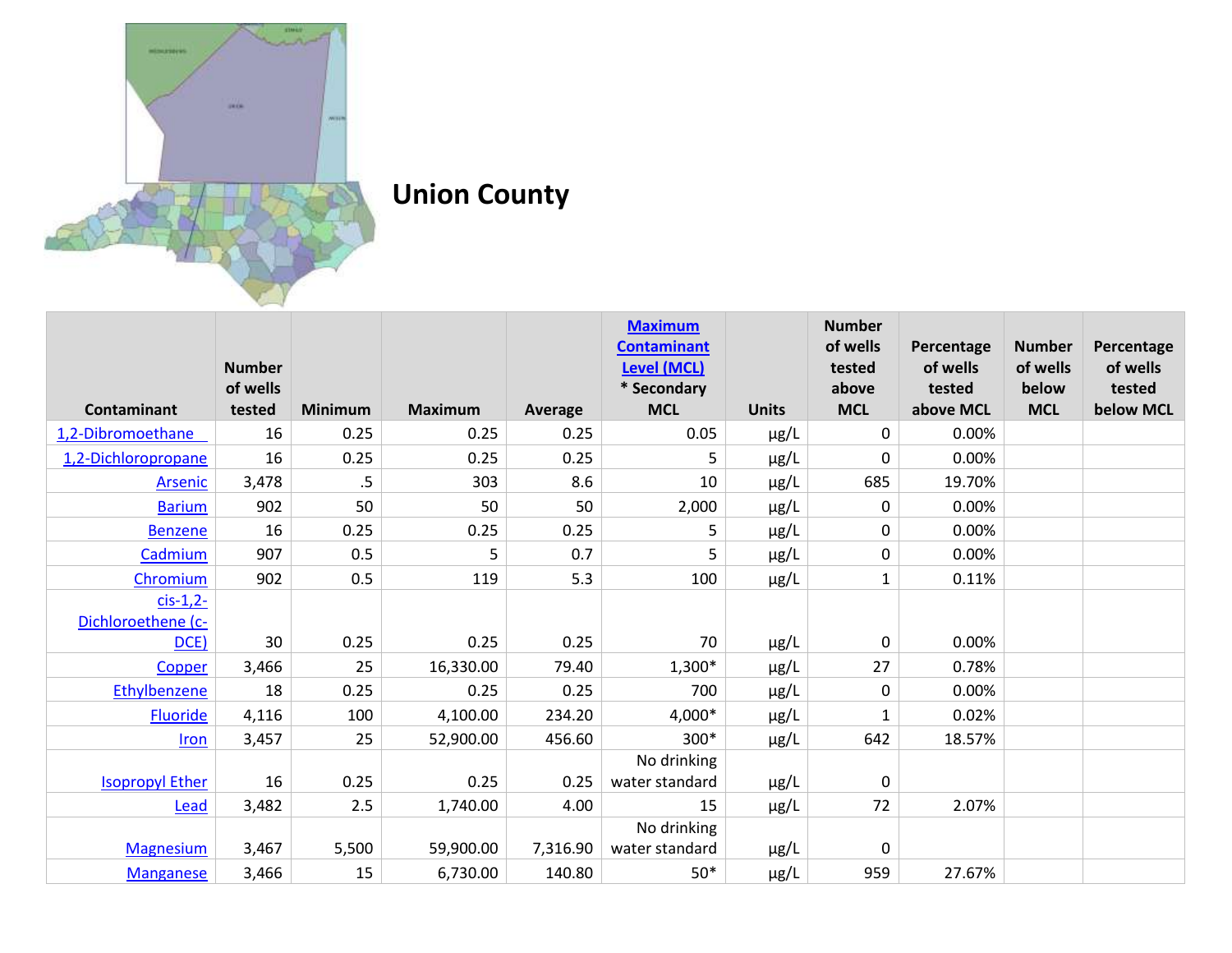|                              | <b>Number</b> |                |                |           | <b>Maximum</b><br><b>Contaminant</b><br><b>Level (MCL)</b> |              | <b>Number</b><br>of wells<br>tested | Percentage<br>of wells | <b>Number</b><br>of wells | Percentage<br>of wells |
|------------------------------|---------------|----------------|----------------|-----------|------------------------------------------------------------|--------------|-------------------------------------|------------------------|---------------------------|------------------------|
|                              | of wells      |                |                |           | * Secondary                                                |              | above                               | tested                 | below                     | tested                 |
| Contaminant                  | tested        | <b>Minimum</b> | <b>Maximum</b> | Average   | <b>MCL</b>                                                 | <b>Units</b> | <b>MCL</b>                          | above MCL              | <b>MCL</b>                | below MCL              |
| <b>Mercury</b>               | 853           | 0.3            | 0.3            | 0.3       | $\overline{2}$                                             | $\mu$ g/L    | 0                                   | 0.00%                  |                           |                        |
|                              |               |                |                |           | $20*$                                                      |              |                                     |                        |                           |                        |
|                              |               |                |                |           | (recommended                                               |              |                                     |                        |                           |                        |
| <b>Methyl tertiary butyl</b> |               |                |                |           | taste and odor                                             |              |                                     |                        |                           |                        |
| ether (MTBE)                 | 36            | 0.25           | 1.5            | 0.32      | threshold)                                                 | $\mu$ g/L    | 0                                   | 0.00%                  |                           |                        |
| <b>Nitrate</b>               | 852           | 500            | 40,790.00      | 1,728.40  | 10,000                                                     | $\mu$ g/L    | $\pmb{0}$                           | 0.00%                  |                           |                        |
| <b>Nitrite</b>               | 870           | 50             | 50             | 50        | 1,000                                                      | $\mu$ g/L    | $\pmb{0}$                           | 0.00%                  |                           |                        |
|                              |               |                |                |           |                                                            | standard     |                                     |                        |                           |                        |
| pH                           | 3,463         | 4.9            | 10.9           | 7.4       | $6.5 - 8.5*$                                               | units        | 14                                  | 0.40%                  | 198                       | 5.72%                  |
| Selenium                     | 901           | 2.5            | 54             | 3         | 50                                                         | $\mu$ g/L    | $\mathbf{1}$                        | 0.11%                  |                           |                        |
| <b>Silver</b>                | 901           | 25             | 25             | 25        | 100*                                                       | $\mu$ g/L    | $\pmb{0}$                           | 0.00%                  |                           |                        |
|                              |               |                |                |           | No drinking                                                |              |                                     |                        |                           |                        |
| Sodium                       | 524           | 500            | 692,000.00     | 17,265.30 | water standard                                             | $\mu$ g/L    | 0                                   |                        |                           |                        |
| Tetrachloroethylene          |               |                |                |           |                                                            |              |                                     |                        |                           |                        |
| (PCE)                        | 28            | 0.25           | 0.25           | 0.25      | 5                                                          | µg/L         | 0                                   | 0.00%                  |                           |                        |
| <b>Toluene</b>               | 16            | 0.25           | 0.25           | 0.25      | 1,000                                                      | $\mu$ g/L    | $\pmb{0}$                           | 0.00%                  |                           |                        |
| trans- $1,2-$                |               |                |                |           |                                                            |              |                                     |                        |                           |                        |
| Dichloroethene (t-           |               |                |                |           |                                                            |              |                                     |                        |                           |                        |
| DCE)                         | 30            | 0.25           | 0.25           | 0.25      | 100                                                        | $\mu$ g/L    | 0                                   | 0.00%                  |                           |                        |
| Trichloroethylene            |               |                |                |           |                                                            |              |                                     |                        |                           |                        |
| (TCE)                        | 30            | 0.25           | 0.25           | 0.25      | 5                                                          | µg/L         | 0                                   | 0.00%                  |                           |                        |
| <b>Vinyl chloride</b>        | 30            | 0.25           | 0.25           | 0.25      | $\overline{2}$                                             | $\mu$ g/L    | $\pmb{0}$                           | 0.00%                  |                           |                        |
| <b>Xylenes (Total)</b>       | 20            | 0.25           | 0.25           | 0.25      | 10,000                                                     | $\mu$ g/L    | 0                                   | 0.00%                  |                           |                        |
| Zinc                         | 3,455         | 25             | 13,740.00      | 131.90    | $5,000*$                                                   | µg/L         | 11                                  | 0.32%                  |                           |                        |

\* **Secondary MCL**: Secondary contaminants may cause cosmetic effects (such as skin or tooth discoloration) or aesthetic effects (such as taste, odor, or color) in drinking water.<sup>8</sup>The **Secondary Maximum Contaminant Level (SMCL)** is a non-enforceable standard for secondary contaminants in drinking water. SMCLs may be based upon a contaminant's likelihood to cause changes to the taste, odor, or color of drinking water, or, may be based on the likelihood of the contaminant to cause technical changes such as damage to water fixtures or an increased availability of other contaminants in drinking water.<sup>8</sup>